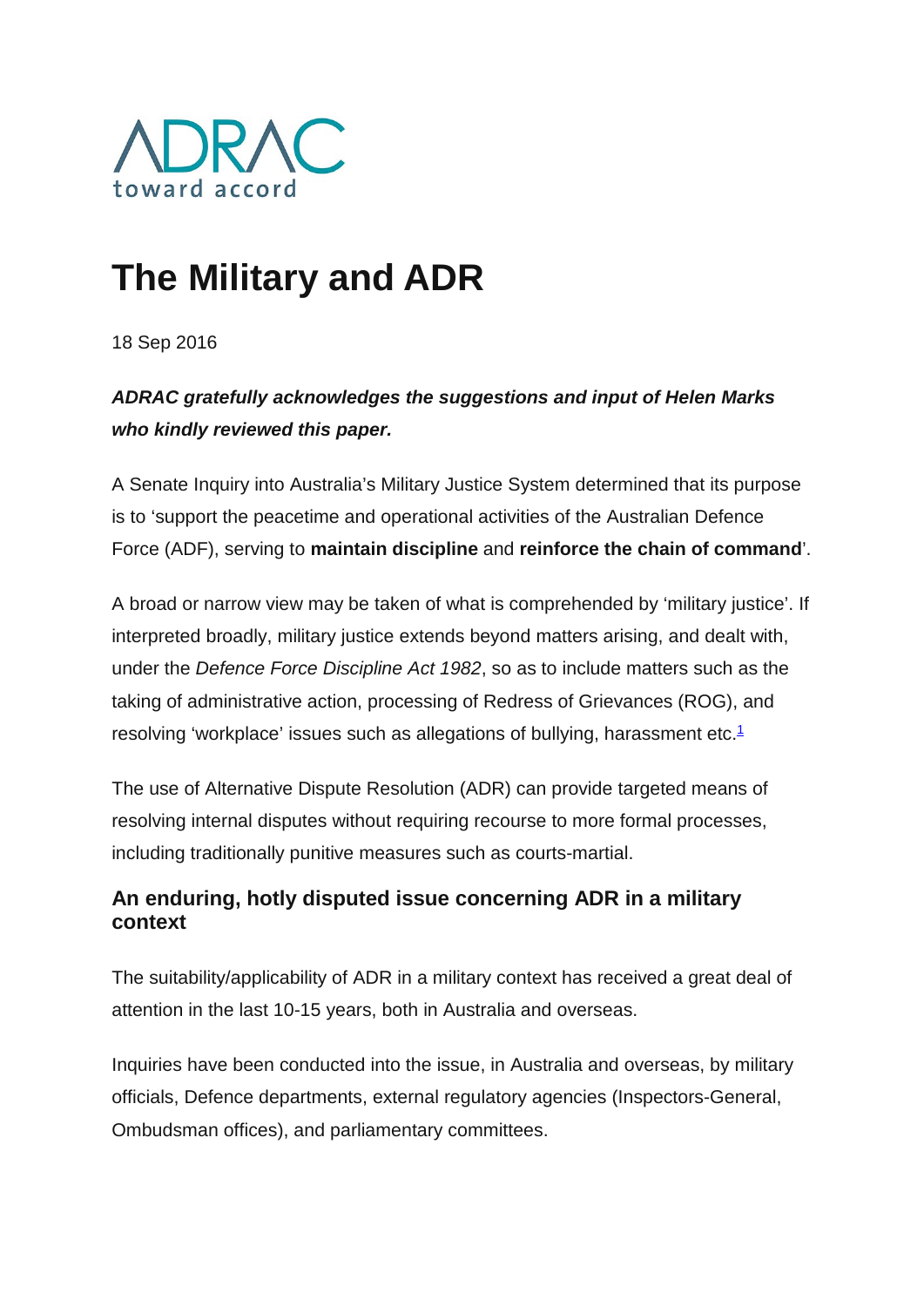An ongoing, and as yet unresolved, issue is this: do the overarching objectives of military justice, being the maintenance of discipline and the reinforcement of the chain of command, support an expansive or limited role for ADR in a military context?

Views about that issue differ greatly, and intensely. Indeed, the military systems of different countries have taken quite different approaches to the issue. For instance within the United States military, official stated policy is to use ADR to resolve intramilitary disputes to the maximum extent practicable.<sup>2</sup> In Australia, despite repeated calls over recent years for a more expansive role for ADR, it is still regarded by many as sitting very uncomfortably with the objectives of military justice – 'as a potential challenge to discipline and morale within the Service'. $3$ 

The 'cautious' approach to ADR in the Australian military context is unmistakeably captured in the following recommendation concerning the suitability of ADR as a means of resolving disputes about unacceptable behaviour (including unacceptable sexual behaviour) within the ADF:

Subject to adequate guidance being made available to commanders and managers on the limitations of ADR as a solution to work-related issues involving command relationships or disciplinary incidents, greater use of ADR across [the ADF] should be encouraged. $4$ 

This recommendation reflects the current reality within the ADF: namely, resort to ADR is always an exercise of command discretion, albeit one informed by the wishes of the disputants. $5$ 

Thus far, the ADF's use/promotion of ADR has focussed significantly upon employment-type disputes - ROGs (including with respect to unacceptable behaviours), and resolution of complaints in relation to matters such as transfers, allowances, and entitlements.

#### **ADR within the ADF**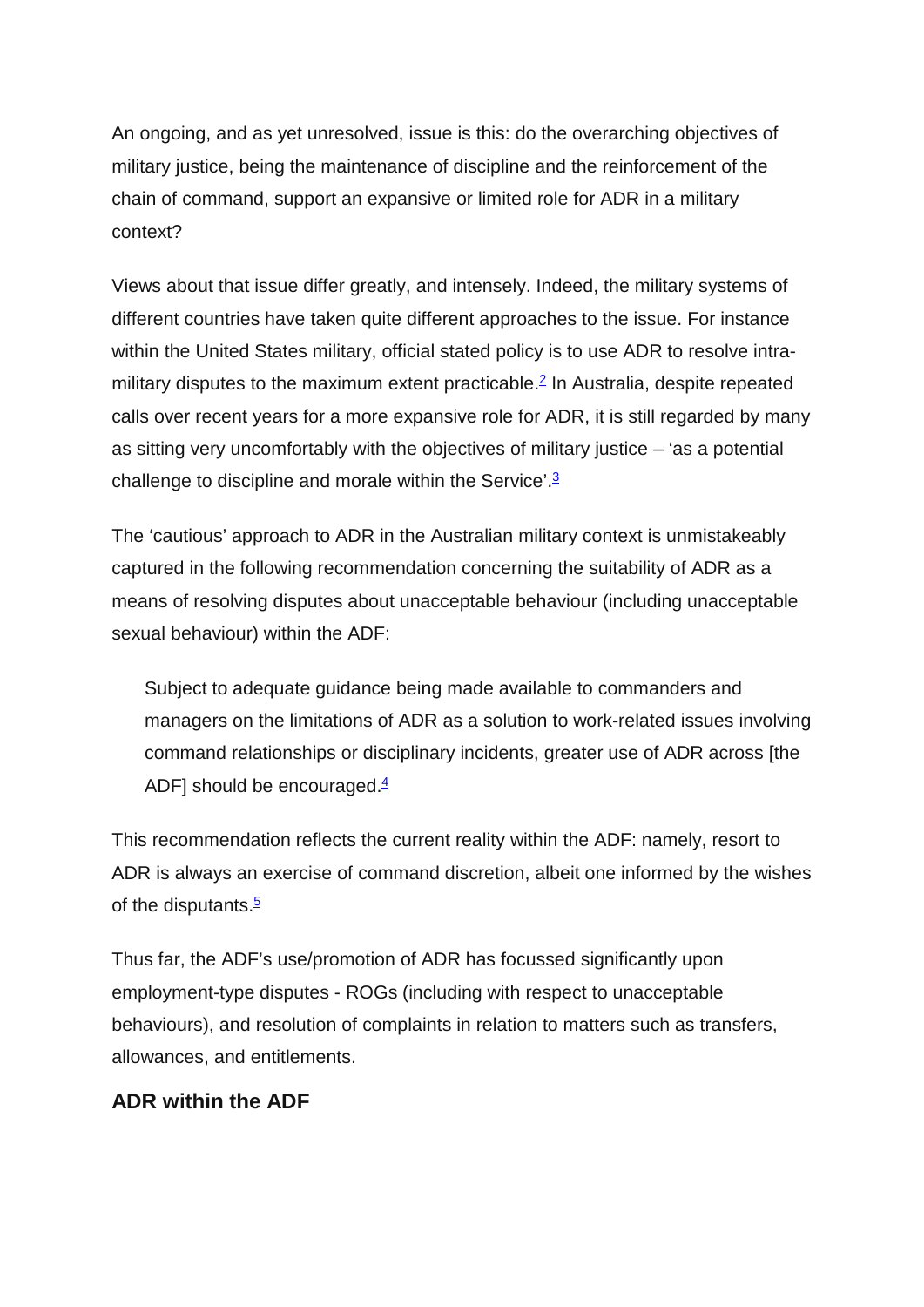Within these particular areas of dispute the ADF utilises several types of ADR, including but not limited to mediation, conflict coaching, group facilitation, and group facilitated conversations.

Amongst the identified benefits of these forms of ADR are the absence of any formal complaint-lodging requirement; the voluntary, flexible and cost-effective nature of the process; timeliness; and possible repair or restoration of workplace relationships.

The reparation of workplace relations, in the context of a disciplined and hierarchical 'workforce', has super-added significance within the ADF, making ADR particularly well suited to certain types of dispute.

#### **Key benefit of ADR in the context of military justice and beyond: unit cohesion**

Many, if not most, of the benefits attending ADR apply to its use in a military context. Arguably, one of the fundamentally desirable outcomes of military justice is the promotion of 'unit cohesion', a concept applicable outside the military context, but having exceptional significance within it. $6$ 

Unit cohesion is said to bring numerous benefits in a military environment, such as:

- enhancing group discipline
- motivating better decision-making in stressful circumstances, and
- promoting 'communaliz[ing] of combat trauma' which permits unit members to cathartically share grief.

Promotion of unit cohesion and good morale is an organising principle which underpins approaches to intra-ADF disputes generally.

Because of the importance of maintaining unit cohesion and good morale, ADR may be particularly beneficial as a means of resolving some intra-ADF disputes, especially those which may impact significantly upon unit cohesion – such as disputes involving poor or unacceptable conduct within a unit or between members of different units.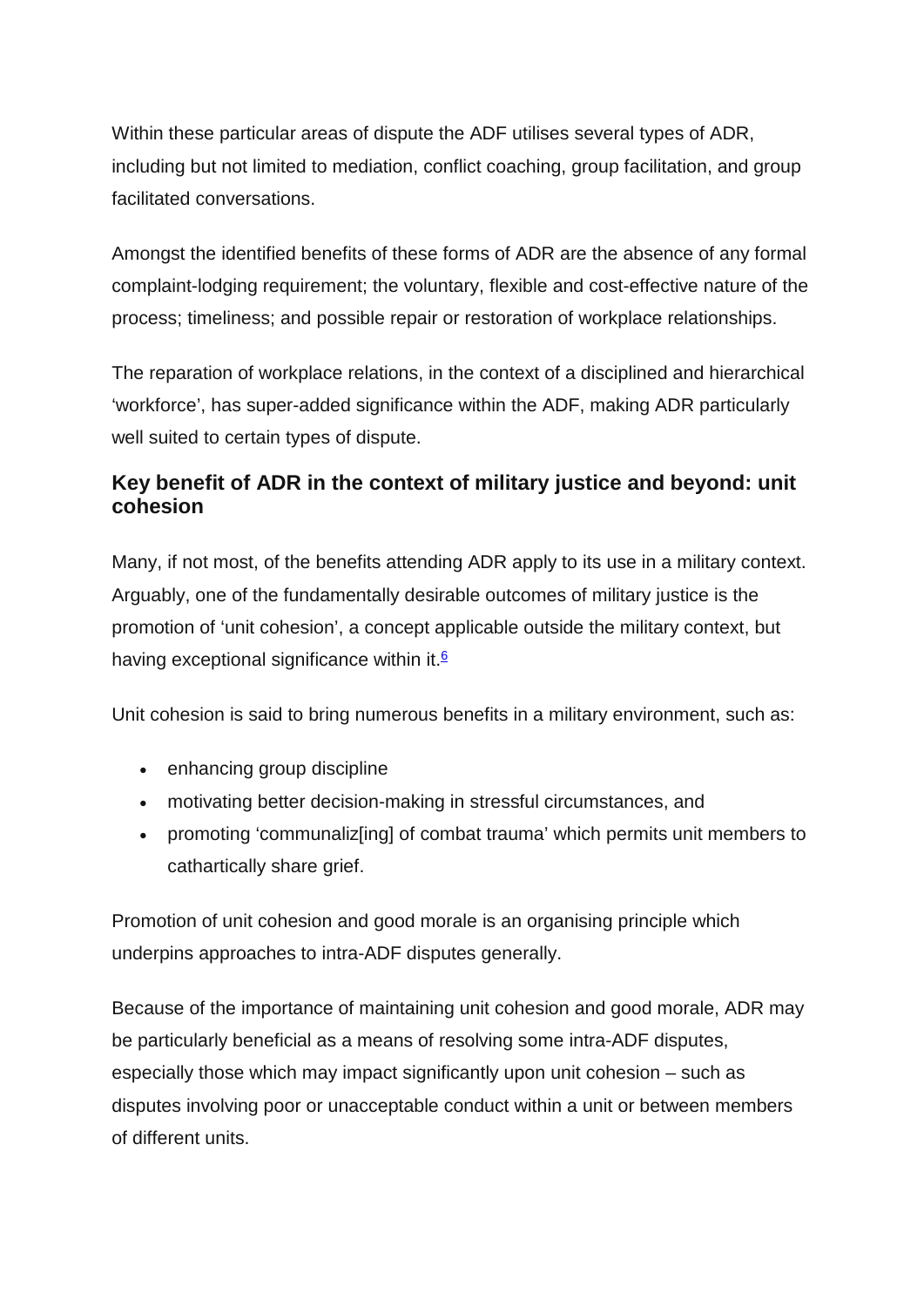Maurer, a Judge Advocate with the U.S. Army, argues that the conciliatory nature of ADR, and the fact that it provides 'far greater ability to hold the offender accountable to the victim', makes it particularly beneficial within a military justice context.<sup> $7$ </sup>

Further, because use of ADR is an exercise of command discretion, the ADF puts a lot of emphasis on, and effort into, so-called 'pre-intake' processes – preparatory consideration of such matters as the implications of ADR, the most appropriate form of ADR, selection of the DR practitioner, expectation management etc. This preparatory work is usually undertaken in ways which include significant input by the disputants.

However, a command-centric approach to the use of ADR within the military may bring its own problems, as well as solving others. For instance, the historical and ongoing phenomena of bastardisation, sexual harassment, and discrimination arguably reflect enduring cultural norms, and the somewhat 'closed' nature of the military as a system. This presents challenges in relation to a command-centric approach to ADR, particularly where (i) the availability of ADR is a matter of command dispensation, not right; (ii) the particular form of ADR is selected by a commanding officer; (iii) the ADR practitioner who is selected is usually a member of the military; (iv) the process and outcome of the ADR is confidential, but often (if not always) subject to command endorsement. In such a context, there appears to be some risk that disputes will be resolved in ways which (i) involve overt or hidden support for one of the disputants; and/or (ii) align with the (wrongly) perceived shortterm organisational interests of ADF management.

The level, indeed existence, of that risk is contestable; and how any such risk should be dealt with is complex given the desirability, in most cases at least, of disputes being resolved in ways which 'fit' the culture and context of the ADF.

#### **When is ADR appropriate and what limitations might apply?**

The use of ADR in a military context is generally regarded as having some significant limitations; and is often considered as being of little use in certain matters – rightly or wrongly.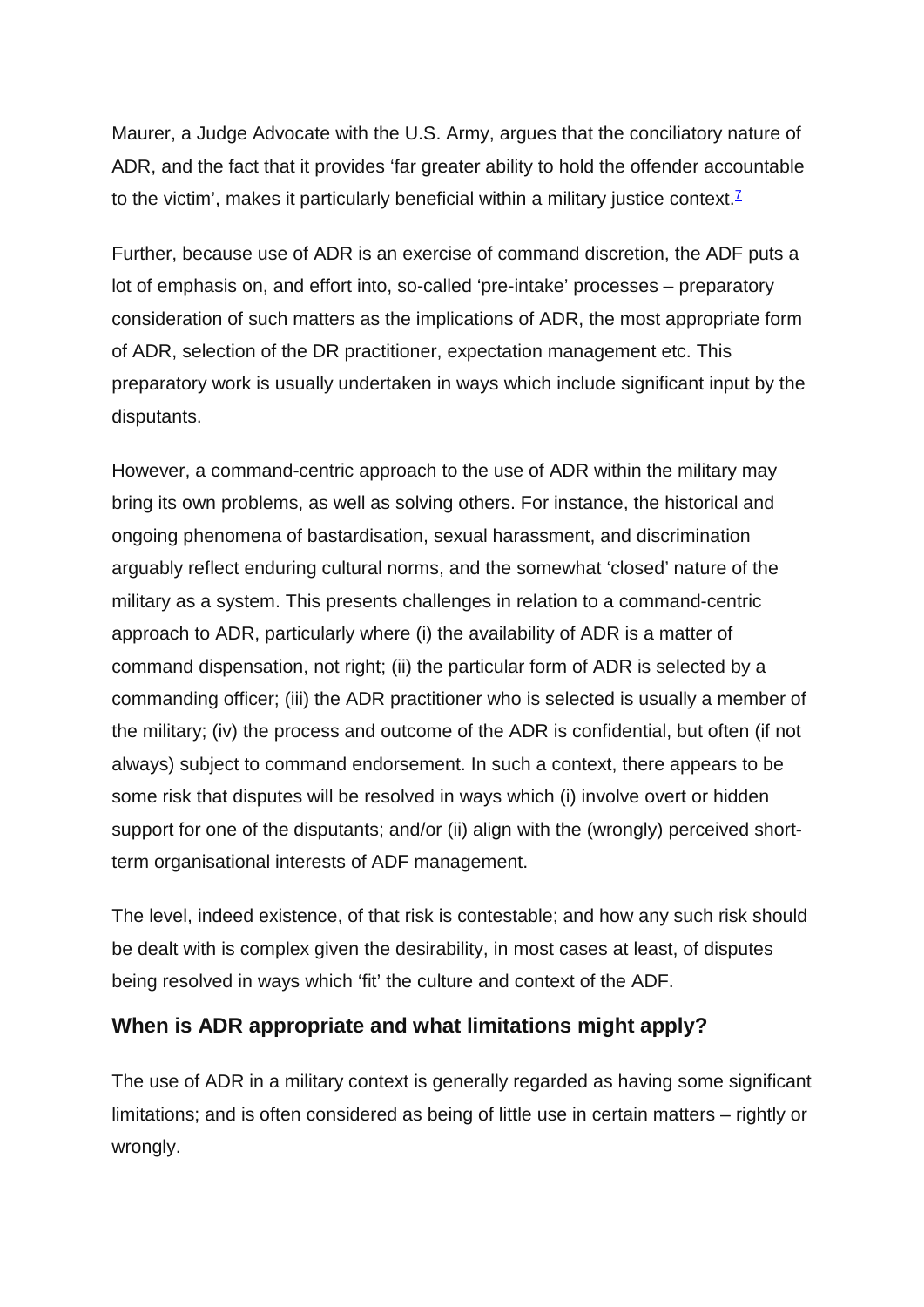It is often thought that the applicability of ADR processes in a military context depends heavily upon the nature of the dispute eg the particular form of impugned conduct.

Maurer suggests limiting ADR processes in the context of military justice to cases of 'relational misconduct' - those circumstances where the misconduct is intrinsically related to the relationship between the offender and victim, where the effect of the conduct is physical or emotional harm to the victim (as opposed, for instance, to alleged crimes against the State, insubordination or breaches of discipline standards owed to superiors). $8$ 

ADRAC wonders about the correctness of this perspective. There may be many kinds of 'unit corrosive' behaviour which might not have a direct personal victim, but which may be ripe for ADR processes (drunkenness, vandalism of public property, passive non-targeted insubordination, expression of misogynist views out of earshot of any victim etc). The immediate supervisor of the 'offender' may properly be regarded as a participant in the ADR process, albeit that he/she may not be a personal victim of the behaviour in question. Indeed, an alternative perspective is that the types of dispute most amenable to ADR in a military context are those involving disagreement between complainants and 'system' command in relation to some disputed action taken by system command.

'Unit corrosive' behaviours may often involve an underlying 'dispute' which is simply (but not necessarily effectively) 'resolved' by the exertion of superior authority (the chain of command).

This takes one back to the issue discussed above concerning the use of ADR in a military context. Does the use of ADR involve the 'civilianisation' of the ADF and, ultimately, a weakening of military discipline? As noted above, perspectives on that issue differ. ADRAC welcomes input about it.

It has also been contended that ADR should not be imposed on a 'mandatory or compulsory' basis in a military context. The same is often said of other contexts.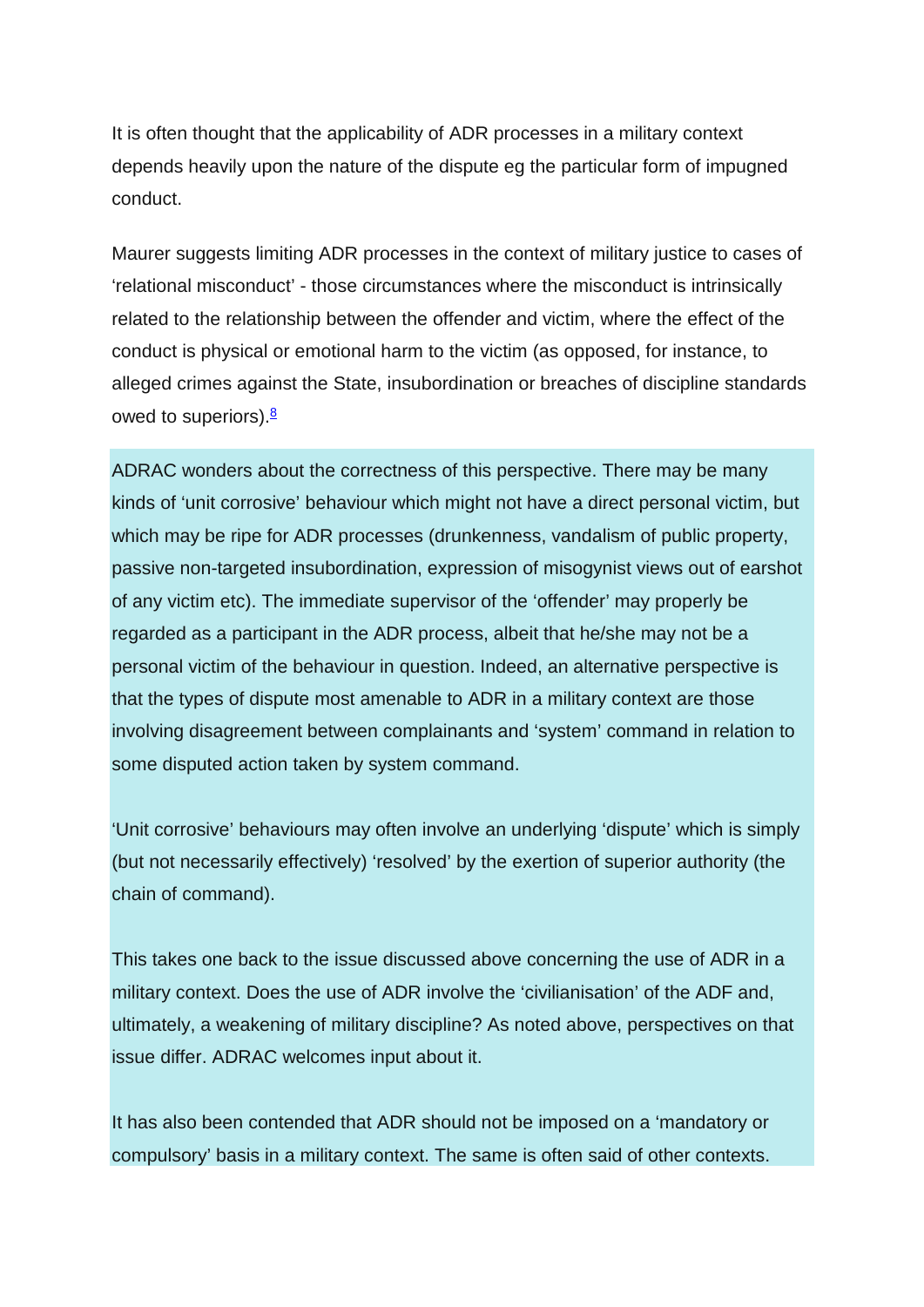ADRAC considers that arguments advanced against mandatory forms of ADR may sometimes be overstated. One only has to have regard to the benefits of mandatory family dispute resolution in the fraught context of disputes following family breakdown to understand that mandatory ADR may have a very legitimate and useful role to play, even in highly charged, high-stakes or 'toxic' disputes. In a military justice context (as in many other contexts), mandatory ADR should not preclude the taking of more formal action if an outcome is not achieved.

It is sometimes said that in a military context special concerns arise because the consequences of some behaviour, such as sexual assaults or harassment, will be compounded by the forced proximity of each party. $9$  These concerns are very real and may intensify if the victim and offender share an isolated living environment such as a small barracks or a ship.

However, ADRAC considers that, instead of rigid rules or presumptions, the appropriateness of any ADR process requires a fact-intensive assessment, informed by a proper understanding of the particular vulnerabilities, sensitivities and implications at play. For instance, it may be that the victim of poor conduct – including of an alleged assault or harassment perpetrated within a closed environment such as a small barracks or ship – may prefer to participate in an ADR process concerning the conduct than await the outcome of other processes (which may take longer and permit less victim input into outcomes).

But the risks of system-closure, and the conscious or unconscious exertion of cultural norms by managerial input into ADR processes, must be carefully identified, assessed and addressed at all times.

#### **Ongoing issues**

In relation to this last-mentioned point, an issue which arises in relation to ADR processes which take place in a military context relates to selection of the DR practitioner.

ADRAC understands that DR practitioners in the ADF context are usually well trained ADF personnel (and this is seen as preferable). Such personnel have the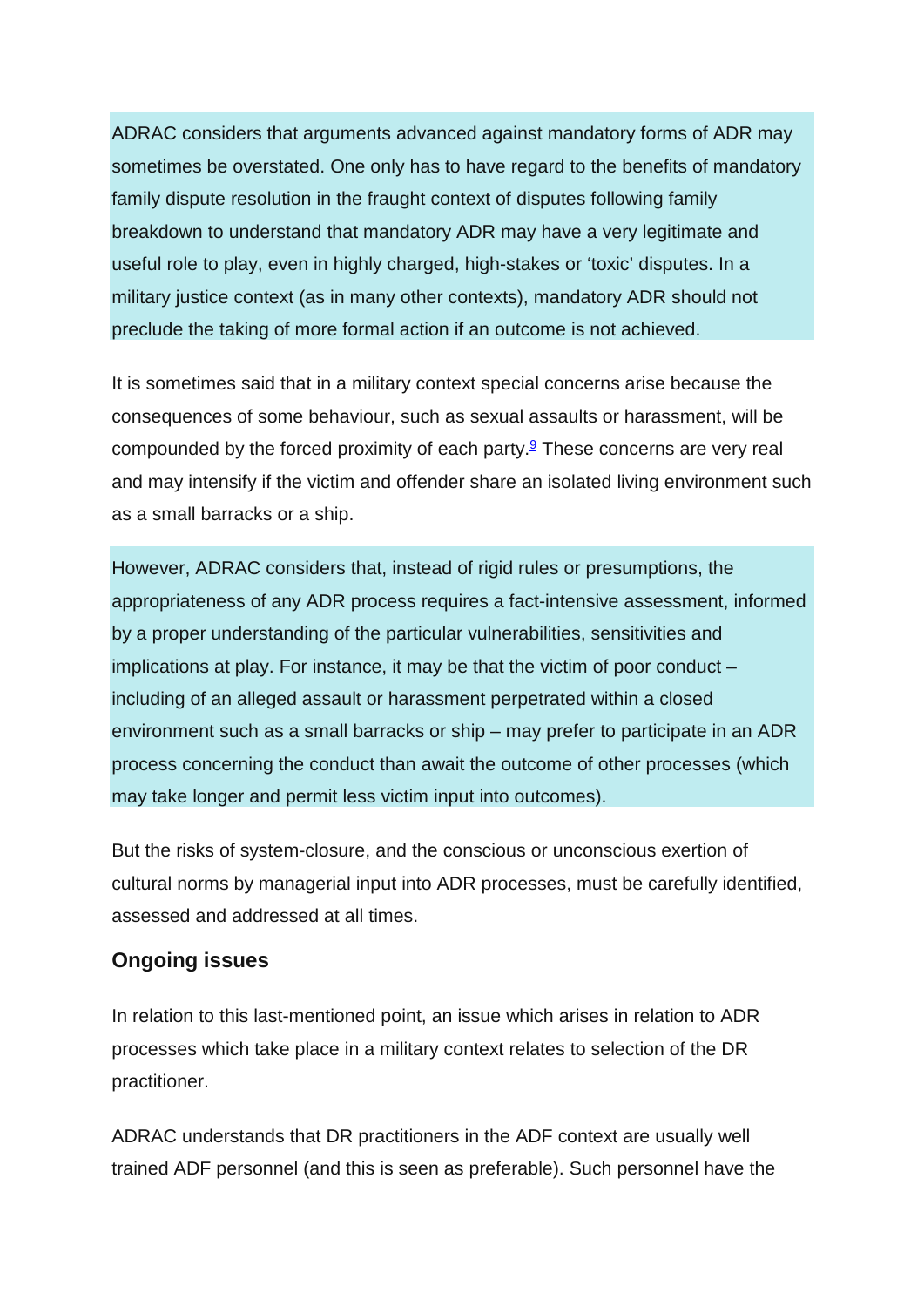advantage of knowing the culture and context of the ADF. However, if the DR practitioner is a member of the ADF, or even a staff-member of the Department of Defence, it may be more difficult for him/her to bring complete neutrality and independence to bear on performance of their role. Of course, views differ as to the need for a DR practitioner to have 'complete neutrality and independence'. Whatever view is taken on that issue most people would agree that unconscious bias is not a good thing in a DR practitioner – because it may favour, in a hidden way, one of the disputants or the perceived interests of the ADF itself.

ADRAC is not suggesting that a DR practitioner, in a military context, should not seek to pursue outcomes that align with the best interests of the ADF. In many situations such alignment will be a positive thing. However, ADRAC considers that there should be transparency and scrutiny as to the factors which influence the role and selection of a DR practitioner and the particular form of ADR process.

For instance, at a very basic level, terms such as 'conciliation' may be much more apt than 'mediation' when the DR practitioner has an organisational interest in the process or outcome.

ADRAC understands that (i) the ADF has put in place various checks and balances to ensure appropriate selection of DR practitioners; and (ii) the ADF regularly uses external DR practitioners – who are sometimes former members of the ADF (including former reservists). ADRAC understands that these external DR practitioners are often retired judges or lawyers, particularly in 'high risk' intractable disputes. ADRAC appreciates that such DR practitioners will have a good understanding of the operational exigencies applying to the ADF, but wonders whether there might be much more scope for use of DR practitioners with other qualifications and skills (who may be able to quickly get across relevant operational/environmental factors).

In this regard it is worth remembering that ADR outcomes in a military context (as in other contexts) need not be self-executing. In an ADF context, they may be subject